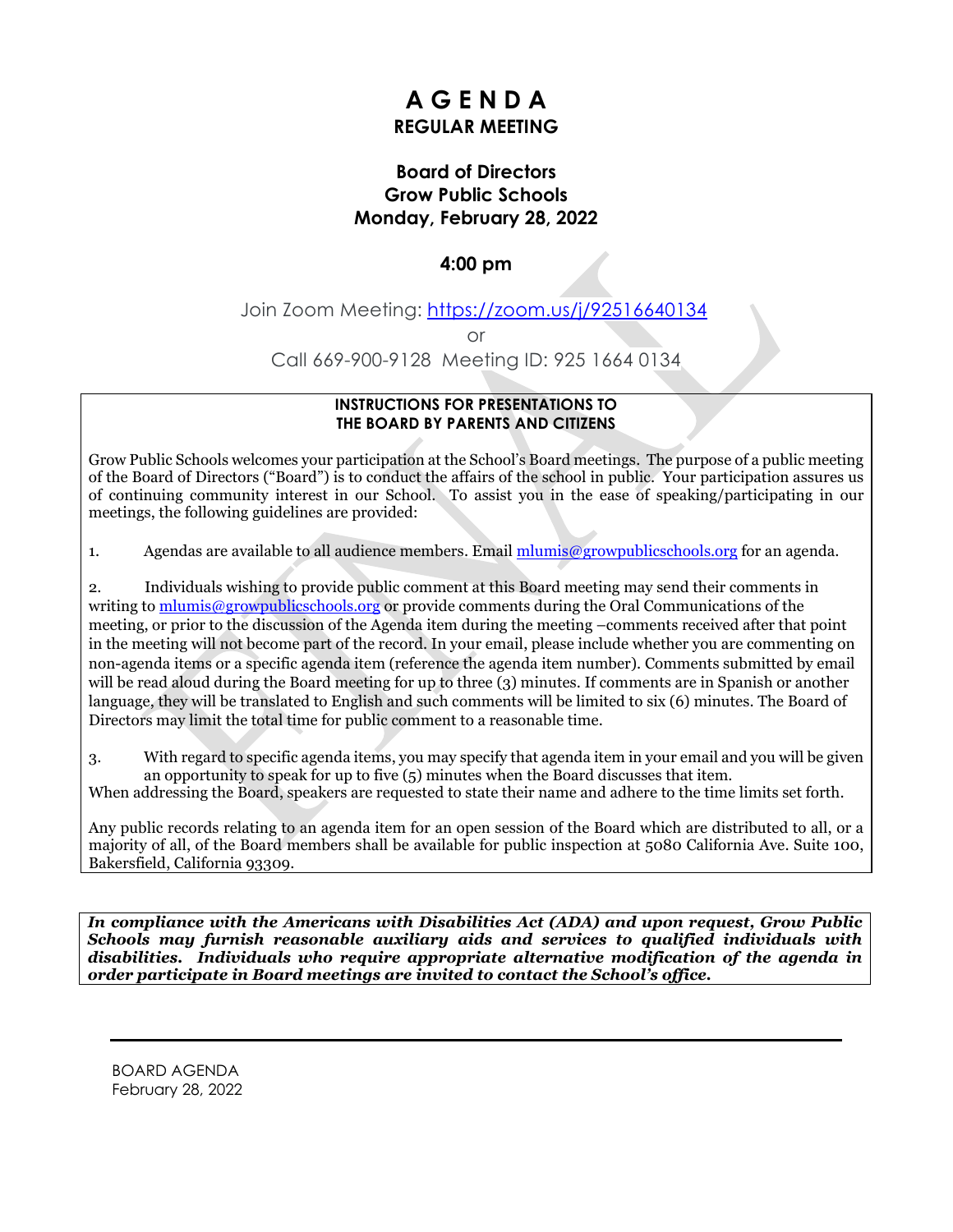# **I. PRELIMINARY**

*A. CALL TO ORDER*

Meeting was called to order by the Board President at \_\_\_\_\_\_\_\_\_\_\_\_\_\_

*B. ROLL CALL*

Present Absent Mr. Tom Mestmaker **\_\_\_\_\_\_ \_\_\_\_\_\_** Mr. Matt Look **\_\_\_\_\_\_ \_\_\_\_\_\_** Mr. Ernie Unruh **\_\_\_\_\_\_ \_\_\_\_\_\_** Mr. Manuel Pantoja **\_\_\_\_\_\_ \_\_\_\_\_\_** Dr. Jean Fuller \_\_\_\_\_\_\_ \_\_\_\_\_\_\_

- *C. FLAG SALUTE*
- *D. APPROVAL OF RENEWAL AB 361 BOARD FINDING - MUST BE READ AND VOTED AT EACH TELECONFERENCE BOARD MEETING OR EVERY 30 DAYS*

*"*The Board has reconsidered the circumstances of the State of the Emergency; and the State of Emergency continues to directly impact the ability of members to meet safely in person and state and local officials continue to impose or recommend measures to promote social distancing."

Motion: Second:

*E. Approval January 31, 2022, Minutes*

Motion: \_\_\_\_\_\_\_\_\_\_\_ Second: \_\_\_\_\_\_\_\_

# **II. COMMUNICATIONS**

A. *ORAL COMMUNICATIONS:* Non-agenda items: no individual presentation shall be for more than three (3) minutes and the total time for this purpose shall not exceed fifteen (15) minutes. Ordinarily, Board members will not respond to presentations and no action can be taken. However, the Board may give direction to staff following a presentation.

BOARD AGENDA February 28, 2022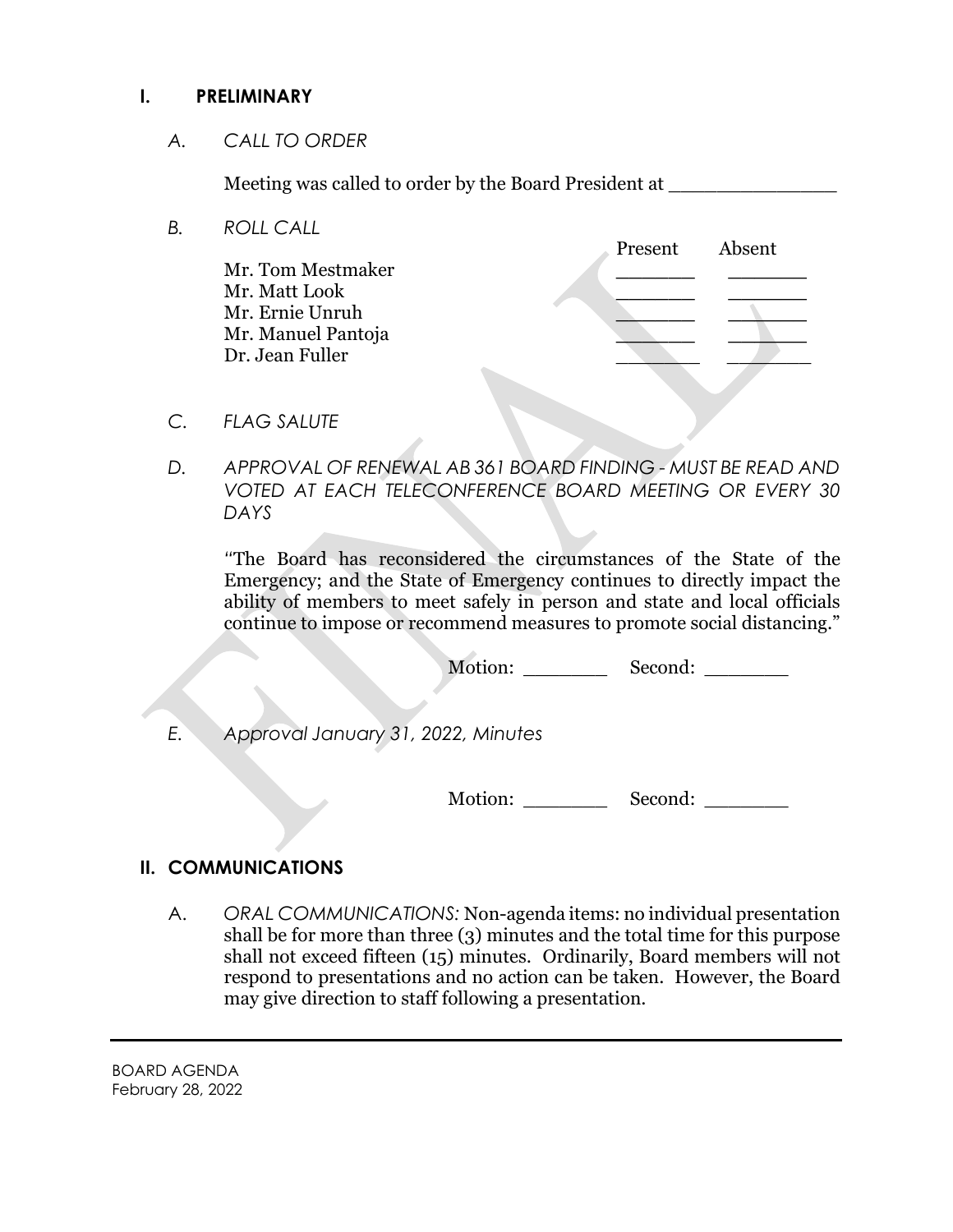- B. Grow Public Schools Leadership Report
	- 1. Chief Executive Officer
	- 2. Chief Operating Officer
	- 3. Chief Academic Officer
- C. Supplement to the Annual Update for 2021-22 LCAP for GA Arvin and GA Shafter
- D. Mid-year Outcome Data Related to Metrics Identified in the 2021- 2022 LCAP for GA Arvin and GA Shafter
- E. Mid-year Expenditures and Implementation Data on all Actions Identified in the 21-22 LCAP for GA Arvin and GA Shafter

# **III. January Fiscal Report**

# **IV. ITEMS SCHEDULED FOR ACTION** REFERENCE

### 1. Approval of Purchase Orders and Warrants and Credit Card IV-A.1 Registers for January 2022

| It is recommended that the Board approve | Motion: | Action: |
|------------------------------------------|---------|---------|
| Agenda Item IV-A.1                       | Second: | Vote:   |

2. Approval of  $2021\,403(b)$  Plan Audit IV-A.2

A 403(b)audit shows the financial processes at Grow Public Schools are being managed efficiently and accurately. The audit also ensures that Grow Public Schools fulfills its fiduciary responsibility and meets its audit requirement as outlined by the IRS.

| It is recommended that the Board approve | Motion: | Action: |
|------------------------------------------|---------|---------|
| Agenda Item IV-A.2                       | Second: | Vote:   |

3. Approval of  $403(b)$  Quarterly Reports for July 1, 2021 – IV-A.3 September 30, 2021, and October 1, 2021 -December 31, 2o21

Grow Public Schools has offered a 403b retirement savings plan through Principal Financial since 2015. The plan is reviewed bi-annually by our auditor (CLA) and our Third Party Administrator (The Price Company) to ensure the plan meets the yearly requirements of the Employee Retirement Income Security Act (ERISA). As a best practice, we will also start sharing the quarterly reports with the Board for general informational purposes.

| It is recommended that the Board approve | Motion: | Action: |
|------------------------------------------|---------|---------|
| Agenda Item IV-A.3                       | Second: | Vote:   |

BOARD AGENDA February 28, 2022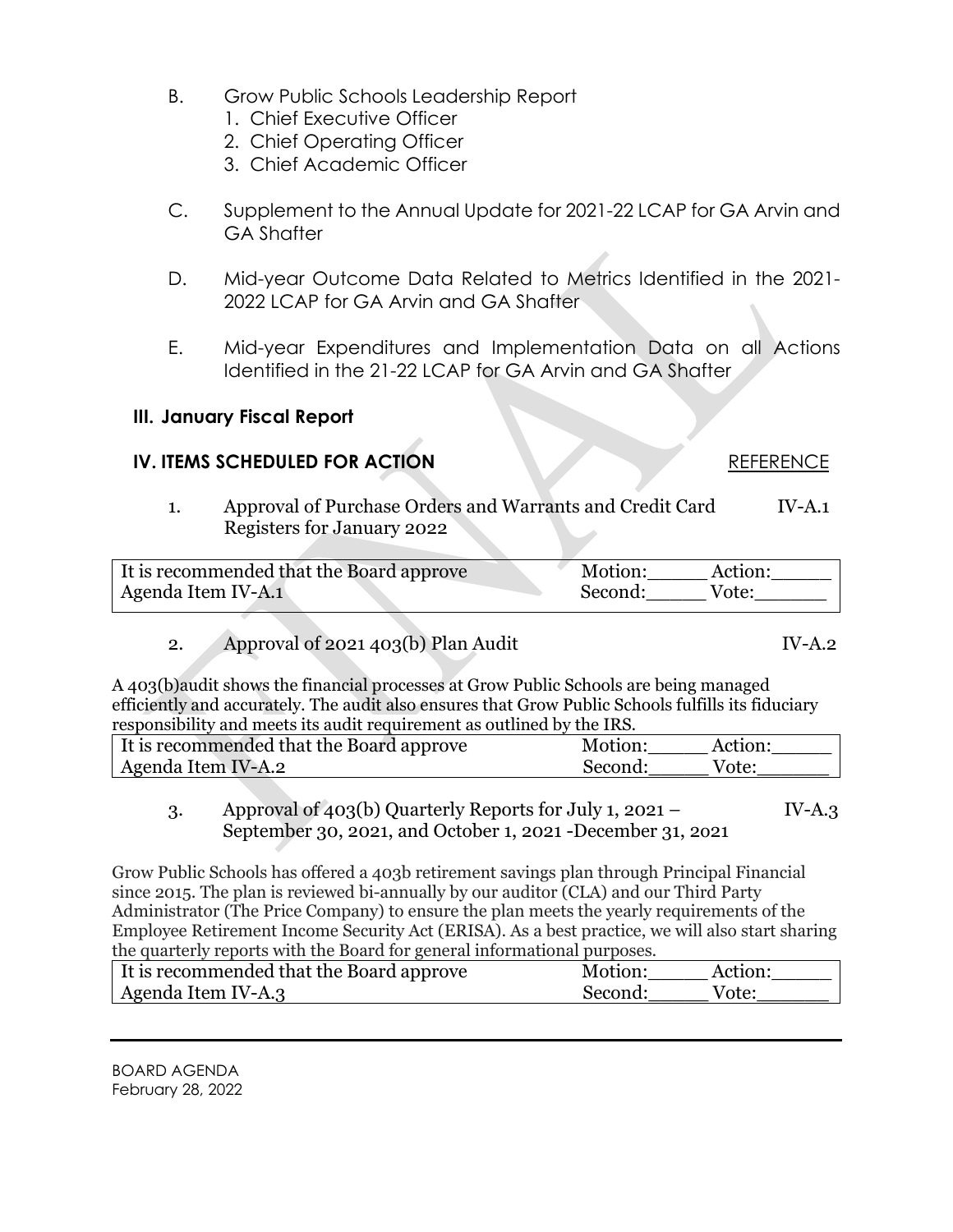4. Approval of 403(b) Auditor Engagement between Clifton Larson IV-A.4 Allen LLP for 2021-22 School Year

Our 403b Third Party Administrator, the Price Company, has recommended, per the IRS guidelines, that Grow Public Schools participate in a full scope 403b audit for the 2021-22 fiscal year. Grow Public Schools has worked with Clifton Larson Allen LLP (CLA) for auditing services since the school's inception, to ensure that the organization fulfill its fiduciary responsibility and meet the 403b audit requirement as outlined by the IRS.

| If is recommended that the Board approve | Motion:<br>Action: |
|------------------------------------------|--------------------|
| Agenda Item IV-A.4                       | Second:<br>Vote:   |

### 5. Approval of Auditor Engagement between Clifton Larson Allen IV-A.5 LLP for 2021-22 School Year

Education Code section 41020 requires the governing board of a school district to either provide for an audit of the books and accounts of the district, including an audit of school district income and expenditures by source of funds, or make arrangements with the county superintendent of schools having jurisdiction over the district to provide for such auditing.

| If is recommended that the Board approve | Motion: | Action: |
|------------------------------------------|---------|---------|
| Agenda Item IV-A.5                       | Second: | Vote:   |

# 6. Approval of GA Arvin School Safety Plan IV-A.6

Each year, schools in California are required to review and update their school safety plans by March 1st to ensure compliance in the areas of disaster preparedness, student safety and staff training. All staff members are trained in the emergency procedures and have been assigned specific tasks in the case of an emergency.

| It is recommended that the Board approve | Motion:<br>Action: |  |
|------------------------------------------|--------------------|--|
| Agenda Item IV-A.6                       | Vote:<br>Second:   |  |

### 7. Approval of GA Shafter School Safety Plan IV-A.7

Each year, schools in California are required to review and update their school safety plans by March 1st to ensure compliance in the areas of disaster preparedness, student safety and staff training. All staff members are trained in the emergency procedures and have been assigned specific tasks in the case of an emergency.

| It is recommended that the Board approve | Motion: | Action: |
|------------------------------------------|---------|---------|
| Agenda Item IV-A.7                       | Second: | Vote:   |